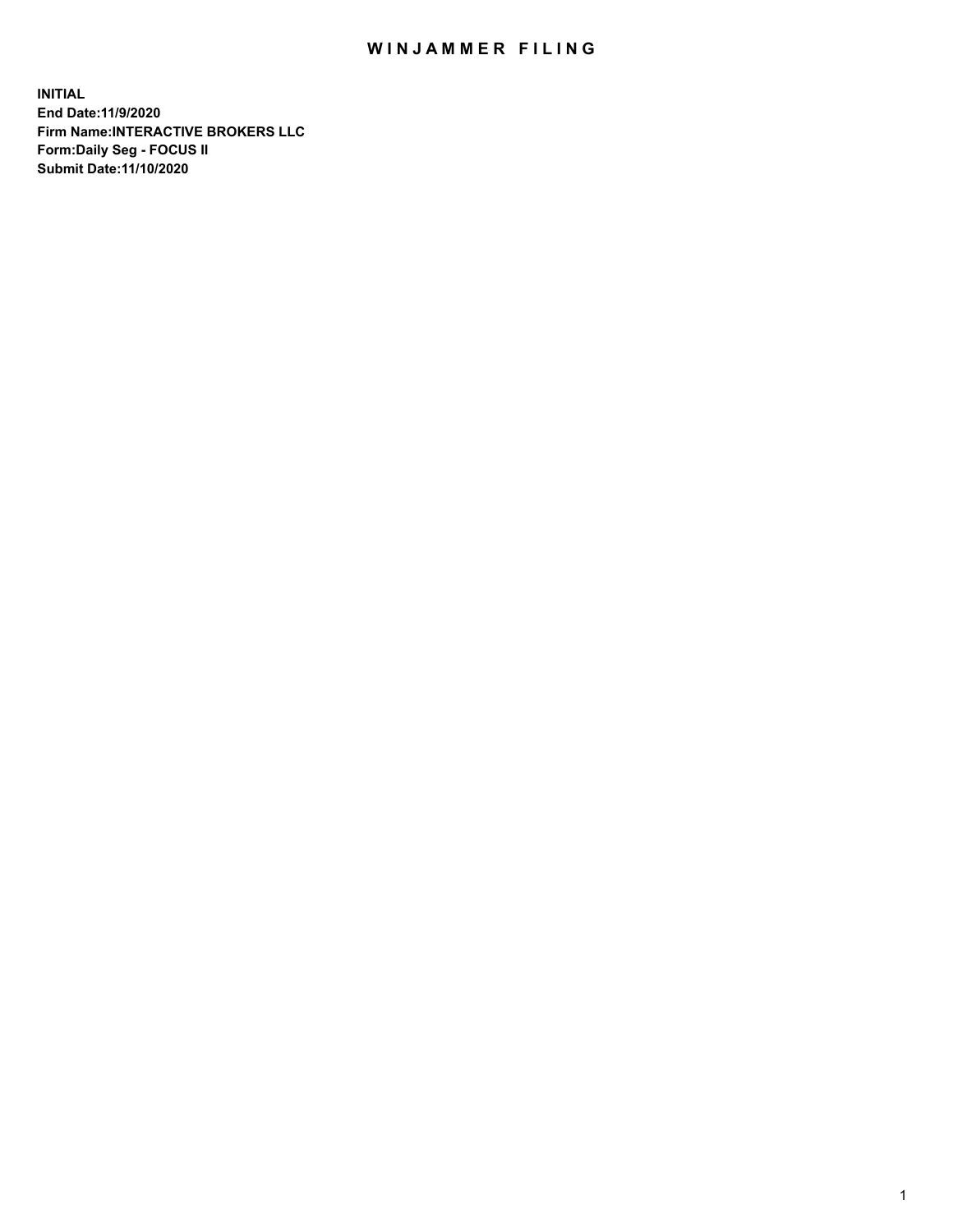**INITIAL End Date:11/9/2020 Firm Name:INTERACTIVE BROKERS LLC Form:Daily Seg - FOCUS II Submit Date:11/10/2020 Daily Segregation - Cover Page**

| Name of Company                                                                                                                                                                                                                                                                                                                | <b>INTERACTIVE BROKERS LLC</b>                                                                 |  |
|--------------------------------------------------------------------------------------------------------------------------------------------------------------------------------------------------------------------------------------------------------------------------------------------------------------------------------|------------------------------------------------------------------------------------------------|--|
| <b>Contact Name</b>                                                                                                                                                                                                                                                                                                            | James Menicucci                                                                                |  |
| <b>Contact Phone Number</b>                                                                                                                                                                                                                                                                                                    | 203-618-8085                                                                                   |  |
| <b>Contact Email Address</b>                                                                                                                                                                                                                                                                                                   | jmenicucci@interactivebrokers.c<br>$om$                                                        |  |
| FCM's Customer Segregated Funds Residual Interest Target (choose one):<br>a. Minimum dollar amount: ; or<br>b. Minimum percentage of customer segregated funds required:% ; or<br>c. Dollar amount range between: and; or<br>d. Percentage range of customer segregated funds required between:% and%.                         | $\overline{\mathbf{0}}$<br>$\overline{\mathbf{0}}$<br>155,000,000 245,000,000<br>00            |  |
| FCM's Customer Secured Amount Funds Residual Interest Target (choose one):<br>a. Minimum dollar amount: ; or<br>b. Minimum percentage of customer secured funds required:%; or<br>c. Dollar amount range between: and; or<br>d. Percentage range of customer secured funds required between:% and%.                            | $\overline{\mathbf{0}}$<br>$\overline{\mathbf{0}}$<br>80,000,000 120,000,000<br>0 <sub>0</sub> |  |
| FCM's Cleared Swaps Customer Collateral Residual Interest Target (choose one):<br>a. Minimum dollar amount: ; or<br>b. Minimum percentage of cleared swaps customer collateral required:% ; or<br>c. Dollar amount range between: and; or<br>d. Percentage range of cleared swaps customer collateral required between:% and%. | $\overline{\mathbf{0}}$<br><u>0</u><br>0 <sub>0</sub><br>0 <sub>0</sub>                        |  |

Attach supporting documents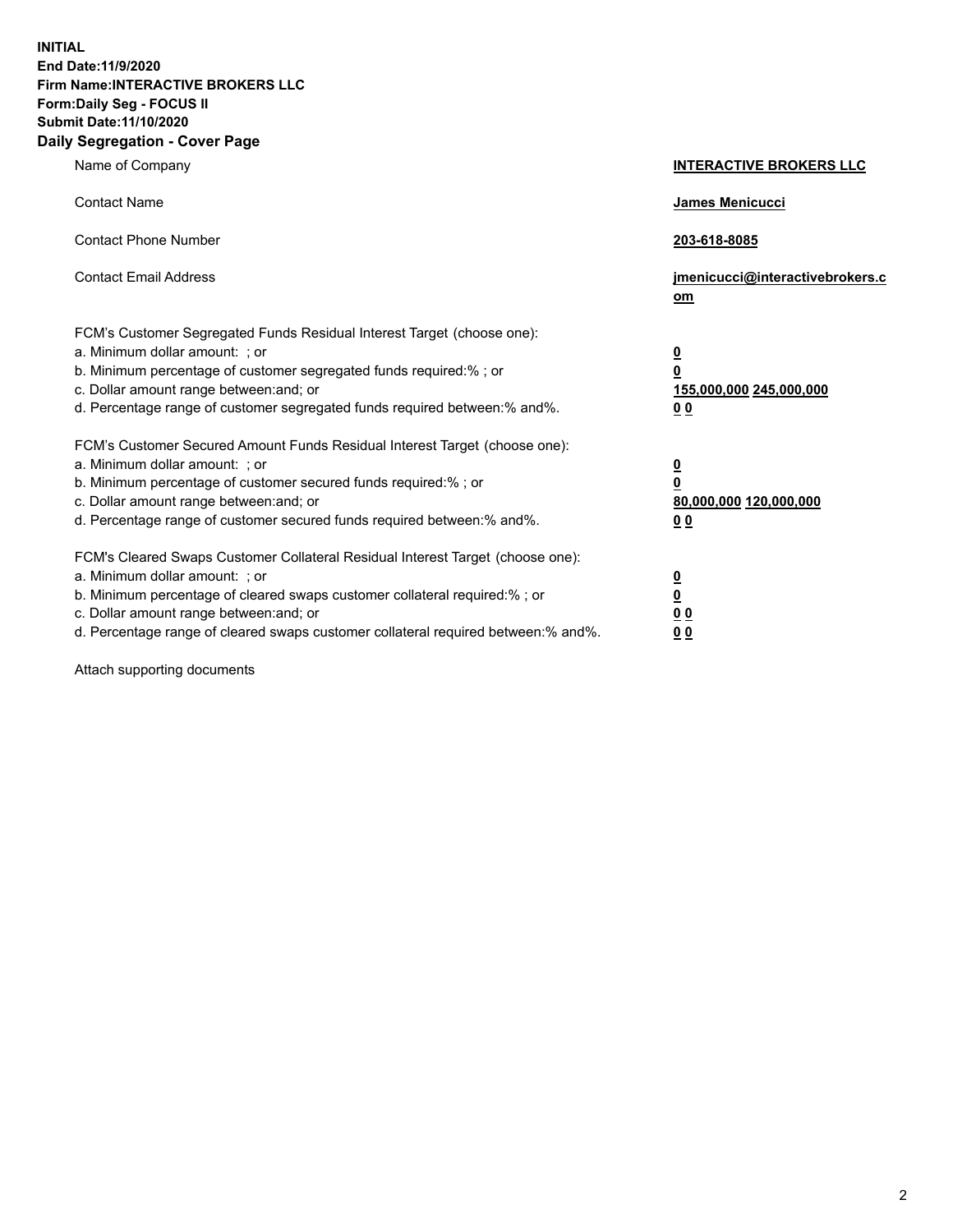**INITIAL End Date:11/9/2020 Firm Name:INTERACTIVE BROKERS LLC Form:Daily Seg - FOCUS II Submit Date:11/10/2020 Daily Segregation - Secured Amounts**

## Foreign Futures and Foreign Options Secured Amounts Amount required to be set aside pursuant to law, rule or regulation of a foreign government or a rule of a self-regulatory organization authorized thereunder **0** [7305] 1. Net ledger balance - Foreign Futures and Foreign Option Trading - All Customers A. Cash **582,369,762** [7315] B. Securities (at market) **0** [7317] 2. Net unrealized profit (loss) in open futures contracts traded on a foreign board of trade **26,676,411** [7325] 3. Exchange traded options a. Market value of open option contracts purchased on a foreign board of trade **2,180,209** [7335] b. Market value of open contracts granted (sold) on a foreign board of trade **-970,003** [7337] 4. Net equity (deficit) (add lines 1. 2. and 3.) **610,256,379** [7345] 5. Account liquidating to a deficit and account with a debit balances - gross amount **23,836** [7351] Less: amount offset by customer owned securities **0** [7352] **23,836** [7354] 6. Amount required to be set aside as the secured amount - Net Liquidating Equity Method (add lines 4 and 5) **610,280,215** [7355] 7. Greater of amount required to be set aside pursuant to foreign jurisdiction (above) or line 6. **610,280,215** [7360] FUNDS DEPOSITED IN SEPARATE REGULATION 30.7 ACCOUNTS 1. Cash in banks A. Banks located in the United States **46,541,443** [7500] B. Other banks qualified under Regulation 30.7 **0** [7520] **46,541,443** [7530] 2. Securities A. In safekeeping with banks located in the United States **499,902,000** [7540] B. In safekeeping with other banks qualified under Regulation 30.7 **0** [7560] **499,902,000** [7570] 3. Equities with registered futures commission merchants A. Cash **0** [7580] B. Securities **0** [7590] C. Unrealized gain (loss) on open futures contracts **0** [7600] D. Value of long option contracts **0** [7610] E. Value of short option contracts **0** [7615] **0** [7620] 4. Amounts held by clearing organizations of foreign boards of trade A. Cash **0** [7640] B. Securities **0** [7650] C. Amount due to (from) clearing organization - daily variation **0** [7660] D. Value of long option contracts **0** [7670] E. Value of short option contracts **0** [7675] **0** [7680] 5. Amounts held by members of foreign boards of trade A. Cash **143,499,406** [7700] B. Securities **0** [7710] C. Unrealized gain (loss) on open futures contracts **40,115,760** [7720] D. Value of long option contracts **2,180,209** [7730] E. Value of short option contracts **-970,003** [7735] **184,825,372** [7740] 6. Amounts with other depositories designated by a foreign board of trade **0** [7760] 7. Segregated funds on hand **0** [7765] 8. Total funds in separate section 30.7 accounts **731,268,815** [7770] 9. Excess (deficiency) Set Aside for Secured Amount (subtract line 7 Secured Statement Page 1 from Line 8) **120,988,600** [7380] 10. Management Target Amount for Excess funds in separate section 30.7 accounts **80,000,000** [7780] 11. Excess (deficiency) funds in separate 30.7 accounts over (under) Management Target **40,988,600** [7785]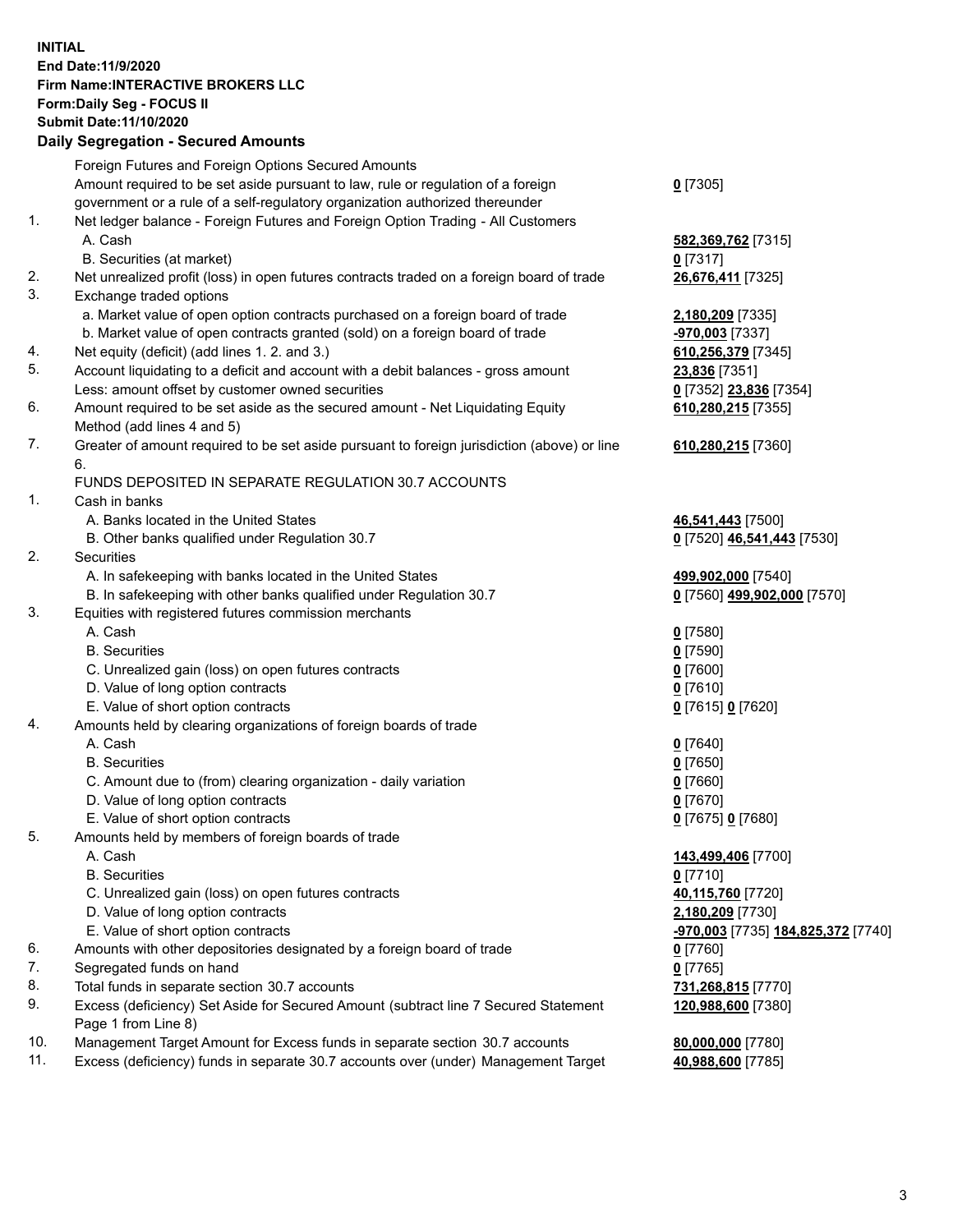**INITIAL End Date:11/9/2020 Firm Name:INTERACTIVE BROKERS LLC Form:Daily Seg - FOCUS II Submit Date:11/10/2020 Daily Segregation - Segregation Statement** SEGREGATION REQUIREMENTS(Section 4d(2) of the CEAct) 1. Net ledger balance A. Cash **5,654,426,046** [7010] B. Securities (at market) **0** [7020] 2. Net unrealized profit (loss) in open futures contracts traded on a contract market **-105,065,642** [7030] 3. Exchange traded options A. Add market value of open option contracts purchased on a contract market **294,944,739** [7032] B. Deduct market value of open option contracts granted (sold) on a contract market **-272,091,019** [7033] 4. Net equity (deficit) (add lines 1, 2 and 3) **5,572,214,124** [7040] 5. Accounts liquidating to a deficit and accounts with debit balances - gross amount **5,929,090** [7045] Less: amount offset by customer securities **0** [7047] **5,929,090** [7050] 6. Amount required to be segregated (add lines 4 and 5) **5,578,143,214** [7060] FUNDS IN SEGREGATED ACCOUNTS 7. Deposited in segregated funds bank accounts A. Cash **1,274,502,625** [7070] B. Securities representing investments of customers' funds (at market) **2,491,872,700** [7080] C. Securities held for particular customers or option customers in lieu of cash (at market) **0** [7090] 8. Margins on deposit with derivatives clearing organizations of contract markets A. Cash **2,196,118** [7100] B. Securities representing investments of customers' funds (at market) **1,978,873,939** [7110] C. Securities held for particular customers or option customers in lieu of cash (at market) **0** [7120] 9. Net settlement from (to) derivatives clearing organizations of contract markets **14,436,461** [7130] 10. Exchange traded options A. Value of open long option contracts **296,053,600** [7132] B. Value of open short option contracts **-273,332,046** [7133] 11. Net equities with other FCMs A. Net liquidating equity **0** [7140] B. Securities representing investments of customers' funds (at market) **0** [7160] C. Securities held for particular customers or option customers in lieu of cash (at market) **0** [7170] 12. Segregated funds on hand **0** [7150] 13. Total amount in segregation (add lines 7 through 12) **5,784,603,397** [7180] 14. Excess (deficiency) funds in segregation (subtract line 6 from line 13) **206,460,183** [7190] 15. Management Target Amount for Excess funds in segregation **155,000,000** [7194]

16. Excess (deficiency) funds in segregation over (under) Management Target Amount Excess

**51,460,183** [7198]